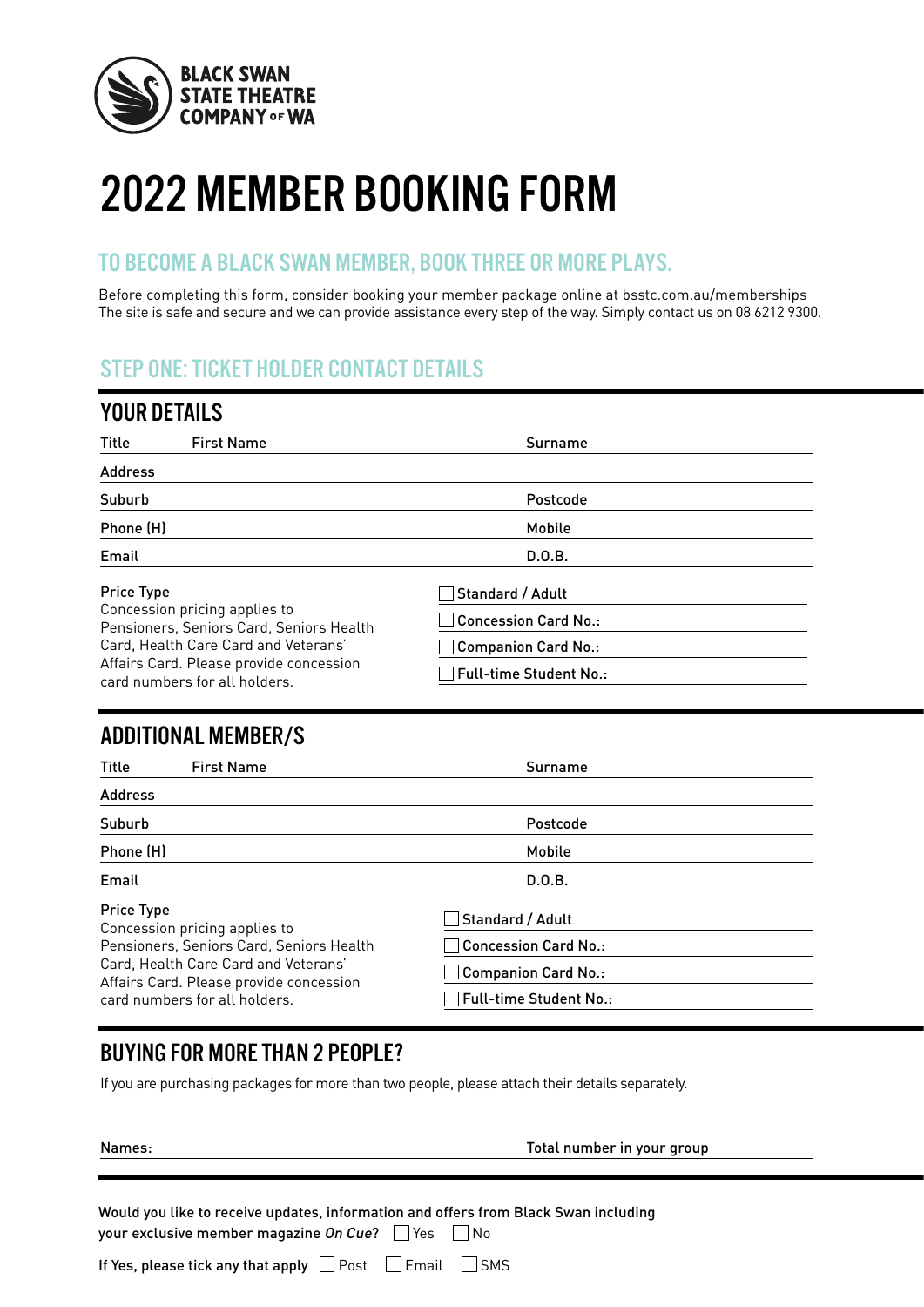# STEP TWO: CHOOSING YOUR PLAYS

| Ex Standard \$50                                                                                                                                 |  |
|--------------------------------------------------------------------------------------------------------------------------------------------------|--|
|                                                                                                                                                  |  |
|                                                                                                                                                  |  |
| Reserved<br>Reserved x Standard \$55 x Concession \$48<br>Preview or Matinee x Standard \$48                                                     |  |
|                                                                                                                                                  |  |
| TOAST (May 5- 14) Studio Underground Late:<br>Reserved x Standard \$47 x Concession \$40 x Stude:<br>Preview or Matinee x Standard \$40 x Stude: |  |
|                                                                                                                                                  |  |
|                                                                                                                                                  |  |
| x Standard \$103 x Concession \$82 x Student \$39 \$                                                                                             |  |
|                                                                                                                                                  |  |
|                                                                                                                                                  |  |
|                                                                                                                                                  |  |
|                                                                                                                                                  |  |
|                                                                                                                                                  |  |
|                                                                                                                                                  |  |
|                                                                                                                                                  |  |
|                                                                                                                                                  |  |
|                                                                                                                                                  |  |
|                                                                                                                                                  |  |
|                                                                                                                                                  |  |
|                                                                                                                                                  |  |
|                                                                                                                                                  |  |
|                                                                                                                                                  |  |
|                                                                                                                                                  |  |
|                                                                                                                                                  |  |
|                                                                                                                                                  |  |
| Package Subtotal:                                                                                                                                |  |
|                                                                                                                                                  |  |
|                                                                                                                                                  |  |
|                                                                                                                                                  |  |
|                                                                                                                                                  |  |
|                                                                                                                                                  |  |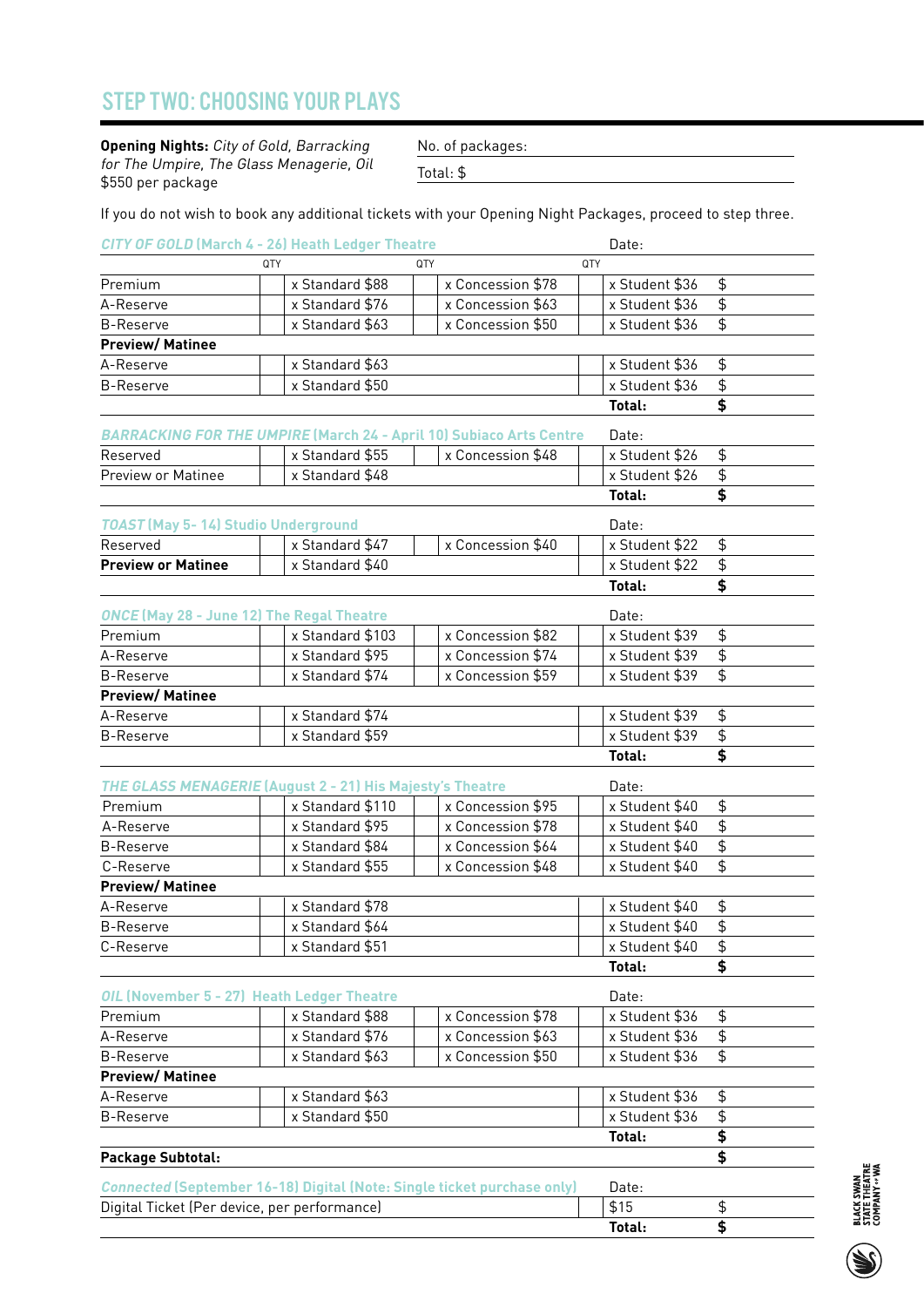# STEP THREE: SEATING PREFERENCES AND ACCESS NEEDS STEP THREE: SEATING PREFERENCES AND ACCESS NEEDS<br>Do you wish to sit with another member of the Black Swan Family?\*

Do you wish to sit with another member of the Black Swan Family?\*

| be you wish to sit with another member of the Black Swarn annity.                                                                                                                       |                                                    |  |  |  |  |  |  |  |  |  |  |
|-----------------------------------------------------------------------------------------------------------------------------------------------------------------------------------------|----------------------------------------------------|--|--|--|--|--|--|--|--|--|--|
|                                                                                                                                                                                         | Their Name:                                        |  |  |  |  |  |  |  |  |  |  |
| *Please submit booking forms at the same time to ensure seating accuracy                                                                                                                |                                                    |  |  |  |  |  |  |  |  |  |  |
| Specific Seat Requests                                                                                                                                                                  |                                                    |  |  |  |  |  |  |  |  |  |  |
| Range of Rows:                                                                                                                                                                          | <b>Seating Preferences</b><br>Heath Ledger Theatre |  |  |  |  |  |  |  |  |  |  |
| $\Box$ Central<br>$\Box$ Stalls                                                                                                                                                         |                                                    |  |  |  |  |  |  |  |  |  |  |
| $\Box$ Circle<br>$\Box$ Side                                                                                                                                                            |                                                    |  |  |  |  |  |  |  |  |  |  |
| Range of Rows:                                                                                                                                                                          | Subiaco Arts Centre                                |  |  |  |  |  |  |  |  |  |  |
| $\overline{\phantom{a}}$ , and the set of $\overline{\phantom{a}}$ , and the set of $\overline{\phantom{a}}$ , and the set of $\overline{\phantom{a}}$<br>$\Box$ Central<br>$\Box$ Side | <u> The Communication of the Communication</u>     |  |  |  |  |  |  |  |  |  |  |
| Range of Rows:                                                                                                                                                                          | Studio Underground                                 |  |  |  |  |  |  |  |  |  |  |
| $\Box$ Central<br>$\Box$ Side                                                                                                                                                           |                                                    |  |  |  |  |  |  |  |  |  |  |
| Range of Rows:                                                                                                                                                                          | The Regal Theatre                                  |  |  |  |  |  |  |  |  |  |  |
| Central<br>$\Box$ Stalls                                                                                                                                                                |                                                    |  |  |  |  |  |  |  |  |  |  |
| $\Box$ Side<br>Lounge                                                                                                                                                                   | His Majesty's Theatre                              |  |  |  |  |  |  |  |  |  |  |
| Range of Rows:                                                                                                                                                                          |                                                    |  |  |  |  |  |  |  |  |  |  |
| Central<br>$\Box$ Stalls<br>□ Dress Circle<br>Side                                                                                                                                      |                                                    |  |  |  |  |  |  |  |  |  |  |
| Upper Circle                                                                                                                                                                            |                                                    |  |  |  |  |  |  |  |  |  |  |
|                                                                                                                                                                                         | <b>Access Needs:</b>                               |  |  |  |  |  |  |  |  |  |  |
| Motorised Wheelchair                                                                                                                                                                    | Manual Wheelchair                                  |  |  |  |  |  |  |  |  |  |  |
| $\Box$ Transfer to seating                                                                                                                                                              | Remain in Wheelchair                               |  |  |  |  |  |  |  |  |  |  |
| No stairs                                                                                                                                                                               | Aisle Seat                                         |  |  |  |  |  |  |  |  |  |  |
| Infrared Listening System                                                                                                                                                               | □ Hearing Loop                                     |  |  |  |  |  |  |  |  |  |  |
|                                                                                                                                                                                         | □ Open or Closed Captioning □ Auslan               |  |  |  |  |  |  |  |  |  |  |
| AD Tactile Tour                                                                                                                                                                         | Audio Described                                    |  |  |  |  |  |  |  |  |  |  |
|                                                                                                                                                                                         |                                                    |  |  |  |  |  |  |  |  |  |  |
|                                                                                                                                                                                         | Other, please specify:                             |  |  |  |  |  |  |  |  |  |  |
|                                                                                                                                                                                         |                                                    |  |  |  |  |  |  |  |  |  |  |

#### STAYING COVID SAFE

Black Swan follows the direction of the WA Health Department. We recommend downloading the<br>
State Government's SafeWA app. You will be required to check in via the app, or manually, at the<br>
venues. If you feel unwell befor Black Swan follows the direction of the WA Health Department. We recommend downloading the State Government's SafeWA app. You will be required to check in via the app, or manually, at the venues. If you feel unwell before a show, we ask that you please stay home to keep our community safe. Please contact us by email or phone prior to the show, and we can assist with a credit or gift voucher that can be used towards a future Black Swan show. Black Swan follows the Department. We recommend the State Government. We recommend the WA Health Department. W<br>State Government. We recommend the WA Health Department. We recommend the WA Health Department. We recommend th STAYIN<br>State Government's State<br>State Government<br>State Government<br>State Check in via the app, or manually, at the app, or manually, at the app, or manually, at the app, or manually, at the app, or manually, at the app, or **STAYING COVID SAFE**<br>Black Swan follows the directi<br>State Government's SafeWA ap<br>venues. If you feel unwell before<br>safe. Please contact us by ema **STAYING COVID SA**<br>Black Swan follows the<br>State Government's Safe<br>venues. If you feel unwe<br>safe. Please contact us I<br>voucher that can be use

**More information & advice on COVID-19 can be found at bsstc.com.au/your-visit/staying-covid-free** <sup>27</sup> <sup>28</sup> 29 voucher that can be used towards a future Black Swan show.<br>
More information & advice on COVID-19 can be found at<br>
bsstc.com.au/your-visit/staying-covid-free<br>
a giga<br>
a giga<br>
a giga<br>
a giga<br>
a giga<br>
a giga<br>
a giga<br>
a giga<br>